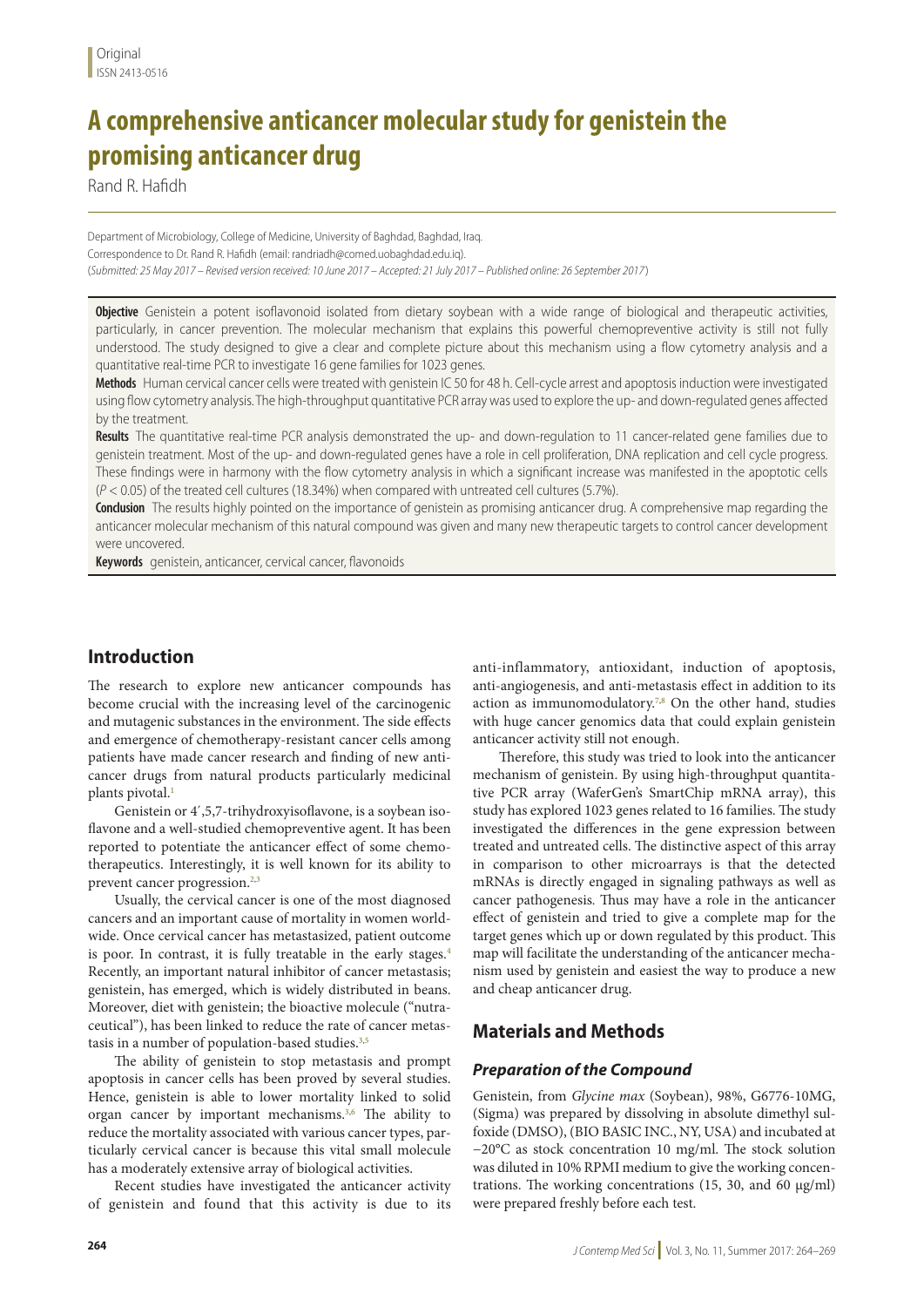## *Cancer Cell and Cytotoxicity Assay*

The cancer cell line, cervix adenocarcinoma cells (HeLa; ATCC CCL-2) was used to estimate the cytotoxic effects of Genistein. The MTS [3-(4,5 dimethylthiazol-2-yl)-5-(3-carboxymethoxyphenyl)-2(4-sulfophenyl)-2H-tetrazolium] colorimetric method (the Cell Titer 96 Aqueous One Solution Cell Proliferation Assay, Promega, USA) was used. It was used to decide the viable cells in proliferation or cytotoxicity assays. In each run, the experiment was repeated for three times with four wells per-working concentration. The absorbance was measured using a 96-well plate ELISA reader (Sunrise Basic Tecan, Grödig, Austria).

#### *Apoptosis Detection Methods*

#### **Flow Cytometry Analysis**

The level of cell apoptosis in the treated HeLa cells was investigated by using the concentration (80 µg/ml) of genistein that killed 50% of the cells (IC50). DNA staining solution (500 μl) containing 25 μl of propidium iodide (PI) 1 mg/ml (MP Biomedicals, LLC, IIIKrick, France), a double-stranded nucleic acid intercalating agent, and 50 μl ribonuclease A from bovine pancrease (1 mg/ml), (Sigma, Germany) in PBS was used to re-suspend the ice-cold ethanol fixed pellets.<sup>9</sup> For each sample, the assay was measured in duplicate. CyAn ADP apparatus (BECKMAN COULTER, USA) was used to measure the propidium iodide fluorescence of individual nuclei. The flow cytometry results were analyzed by the software Summit (V4.3).

#### **SmartChip Real-Time PCR System**

The gene expression profiling of 4,128 reaction wells on a single sample was enabled by SmartChip Human Oncology Gene Panel Version 1.5.1 from (WaferGen, BIOSYSTEMS, Fremont, CA, U.S.A.) using the SmartChip Nanodispensere. The pre-optimized PCR primers that have been confirmed in both microliter- and nanoliter-scale SYBR Green real-time PCR experiments are already loaded in SmartChip panels. Quadruplicate primers of 1023 genes belonging to 16 functional groups was used (Table 1). Ten endogenous controls and six exogenous controls were used. The SmartChip Human Oncology Gene Panel was used to measure differential gene expression from 0.5 µg of RNA of genistein treated HeLa cells vs. untreated cells, only significantly up- and down-regulated genes are displayed in this study.

## **RNA Extraction**

The HeLa cell  $(1 \times 10^5 \text{ cell/well})$  with Roswell Park Memorial Institute-1640 (RPMI-1640) maintenance medium with or without genistein IC50 (80 µg/ml) was incubated in duplicate for 48 h. Total RNA was isolated using GF-1 kit (Vivantis Technologies, Malaysia).

RNA quality and quantity were determined by Life Science UV/Vis Spectrophotometer, DU Series 700 (BECKMAN COULTER, USA). RNA concentration used in downstream experiments was 546 ng/µl. Moreover, total RNA quality was checked by Agilent 2100 Bioanalyzer (Agilent, USA) and RNA integrity number (RIN) was measured. RIN of total RNA was 8.5 and passed the quality control limit for running downstream experiments. The isolated RNA was stored at −80°C and was ready for use in downstream application, namely, qRT-PCR.

#### Table 1. **The gene families and the number of genes in each family covered by SmartChip Real-Time PCR System from WaferGen using SmartChip Human Oncology Gene Panel**

| <b>Gene family</b>         | <b>Number of genes per family</b> |
|----------------------------|-----------------------------------|
| ADME*                      | 173                               |
| Apoptosis                  | 198                               |
| Cancer                     | 325                               |
| Cell cycle/proliferation   | 52                                |
| Cardiovascular disease     | 226                               |
| DNA damage repair          | 36                                |
| Drug target                | 43                                |
| G-protein coupled receptor | 31                                |
| Growth factor              | 12                                |
| Homeostasis/metabolism     | $\mathcal{Q}$                     |
| Inflammation               | 143                               |
| Kinase                     | 194                               |
| Proteinase                 | 11                                |
| Signal transduction        | 303                               |
| Transcription factor       | 95                                |
| Neurodisease/phosphatase   | 10                                |

\*Drug absorption, distribution, metabolism and elimination genes.

#### *Real-time Quantitative RT-PCR*

The reverse-transcription of 0.5 µg of the isolated HeLa cell's RNA was done using iScript™ cDNA Synthesis Kit (BIO-RAD, Hercules, Canadad).The isolated cDNA was stored at −80°C for qRT-PCR reaction.

Real-time quantitative PCR reaction was conducted using the SmartChip which contains a 4128-nanowell array  $(72 \times 72)$ . These chips were preloaded with primer content optimized for performance with the SmartChip Real-Time PCR System. The SmartChip Nanodispenser was used to dispense the sample, combined with master mix and controls, under vacuum into the 5184-nanowell SmartChip. Five hundred (500) ng of starting sample yields the cDNA equivalent of 96 pg of sample per well. Once loaded with sample, the SmartChip was placed into the WaferGen SmartChip Cycler. Each prepared sample undergoes 4,128 nano-scale real time polymerase chain reactions (RT-PCR) in parallel. The SmartChip real-time PCR system employs a qPCR reaction compatible with SYBR green I DNA-binding dye. Results were reported in the form of  $C<sub>i</sub>$ (threshold cycles) and  $T_m$  (melting temperatures) for amplicon-melting analyses. Forward and reverse primers for each gene were designed using bioinformatics tools.

Primers were selected based on criteria such as specificity, insensitivity to sequence polymorphisms, amplicon size, and minimization of primer artifacts. Primer specificity was determined using (a) melting curve analysis of amplicon product, (b) gel electrophoresis analysis of amplicons and (c) sequence verification of the amplicons. The up and down gene regulation was analyzed by SmartChip Software. The sensitivity of real-time PCR is 20–30 copies of RNA per well with specificity of genes discrimination <90% homology. To keep precision of readings, standard deviation <0.25 Ct between replicates was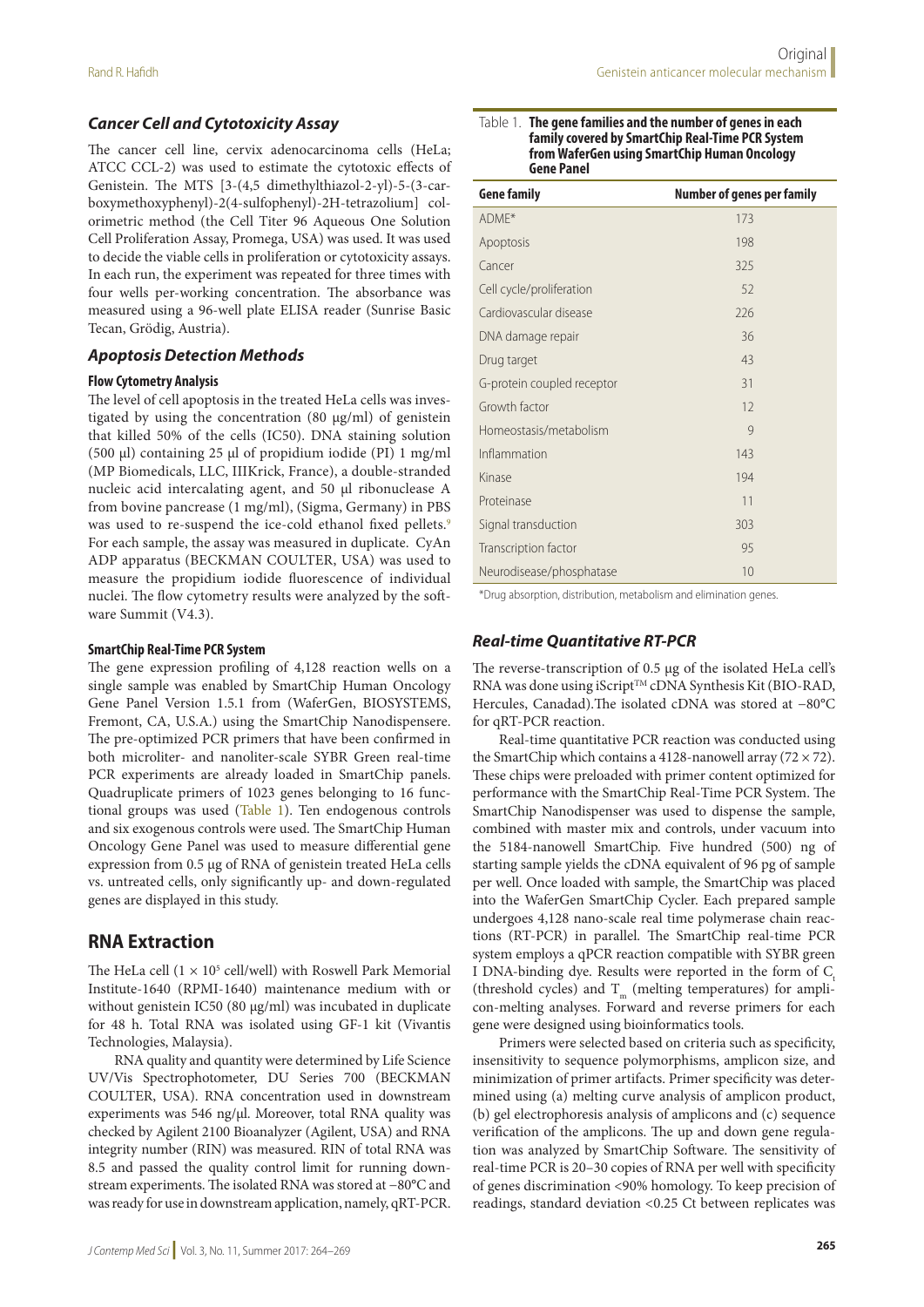used. For valid runs, all primers share the same Tm, amplicon size for each primer is either equal or close by, and no primer dimers or primer secondary structures are allowed. Thermal cycling of primers was 95°C for 180 s once, and for 40 cycles, 95°C for 60 s, and 60°C for 70 s with amplicon size range 80–120 bp. Automatic screening for low-efficiency wells turned out to be zero and PCR efficiency for all primers was measured and taken into account for calculating fold changes in gene expression. Ten endogenous reference genes (TFRC-1, GAPDH-2, TAF-10, GUSB, TAF11, HPRT, PPIA, HMBS, ACTB, and B2M); all-means normalization method, where the means of all expressed genes are employed, were used in the current study. In addition, six exogenous yeast controls were used (WGBS-YCF1-6); at least four exogenous controls, Yeast Control, were detected and were linear in proportion. At each run, two negative tissue controls (NTC), chip no. 34565 and 35935, and two tissue positive controls, brain tissue (PTC), chip no. 34576 and 35939, were used.

The fold change calculation used was based on the Comparative Ct Method. The Comparative Ct Method is also known as the  $2^{-\Delta\Delta Ct}$  Method and as follows:  $\Delta\Delta Ct = \Delta Ct$  treated – ΔCt untreated, where: ΔCt treated = Ct treated – All Mean treated and  $\Delta$ Ct untreated =  $\Delta$ Ct untreated - All Mean untreated. The up-/down-regulated genes are those the genes that are at least two-fold change were considered as up-/ down-regulated.

#### *Data Analysis*

The current study showed data as mean ± SD. SPSS software version (12.0.0.2) was used to analyse data. The confidence intervals (95%) were used to evaluate the ability of the tested compound to inhibit the growth of the cells. The value of IC50 was calculated by linear regression index equations. Regarding flow cytomteric results, R2 fraction stand for sub-G apoptotic cells. In addition, the total cells minus apoptotic cells was calculated to get the cells' percentage at different cell cycle phases. For real-time qPCR, SmartChip qPCR software exerted all data analysis. Log up- or down-regulation of gene expression more than 2 log was considered highly significant and was presented in this study. By using student *t*-test, *P* values less than 0.05 were considered significant for the variations among percentages of apoptotic cells.



Fig. 1 **The histograms represent DNA content frequency of HeLa cells after 48 h (a) untreated cultures (b) cultures treated with genistein IC50. The cell cycle distribution was affected by the treatment and apoptosis was induced. PI was used to stain the cells. CyAn ADP apparatus and Summit (V4.3) software were used to measure the fluorescence of the PI-stained cells. The estimated percentages of cells with fractional DNA content: apoptotic cells (R2), cells in G0/G1 (R3), S (R4), and G2/M (R5) phases of the cycle were provided by the software program. Total cell number (R1).**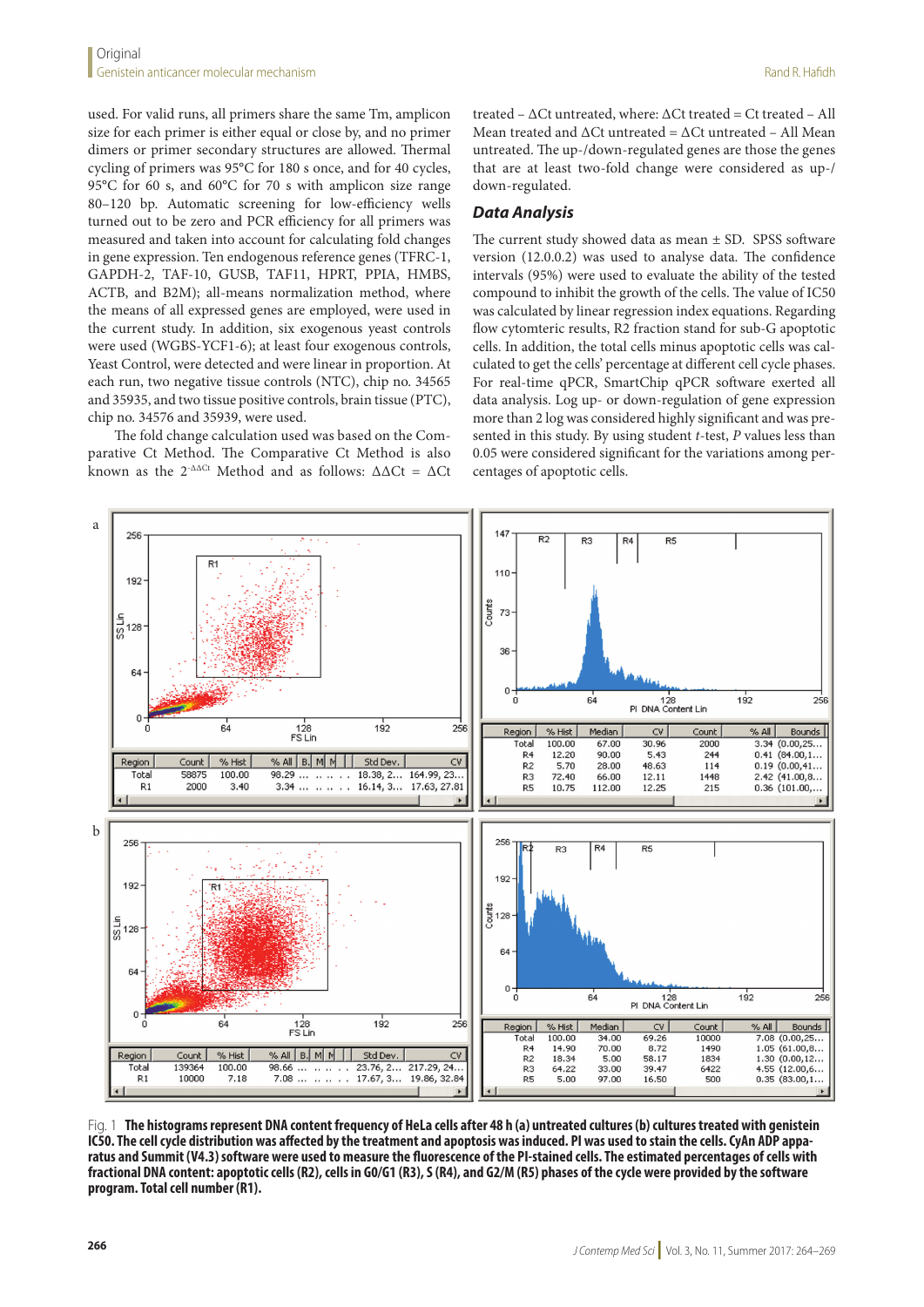## **Results**

## *The Cytotoxic Effect of Genistein on Hela Cells*

Genistein concentration that killed 50% of the cervix adenocarcinoma cells was (80 µg/ml). Later, this concentration was used to investigate the mechanism of the compound cytotoxicity by different techniques.

## *Detection of Apoptosis by Flow Cytometry*

Flow cytometry was used to measure apoptosis in the HeLa cells treated with genistein and compared with untreated cells. Apoptosis was the type of cell death detected by flow cytometry after 48-h treatment time. However, apoptosis was confirmed by integrating the results of both flow cytometry and RT-qPCR. A remarkable potential of genistein to induce apoptosis in the treated cells comparing to untreated cells was revealed by the flow cytometric analysis (Fig. 1). Hence, HeLa cells treated with genistein IC50 showed rise in the percentage of the apoptotic cells. The apoptotic cells increased significantly  $(P < 0.05)$  in the treated cell cultures (18.34%) when compared with untreated cell cultures (5.7%).

## *Detection of the up- and Down-Regulation Gene Expression by SmartChip Real-Time PCR System*

The quantitative analysis by real-time PCR explained the anticancer mechanism of genistein. The treatment of HeLa cells with genistein for 48 h showed that 11 gene families from 16 total family groups integrated in the SmartChip Human Oncology Panel were affected by genistein. The treatment affected the family groups by clear up- and down-regulation to their genes (Table 2).

The gene family ADME showed two up-regulated genes and two down-regulated genes from total of 173 genes. The range was (4.05 to 2.34) with mean 3.19 ± 1.21 and (−3.19 to  $-5.57$ ) mean  $-4.38 \pm 1.68$  for the up- and down-regulation, respectively.

Apoptosis gene family revealed 2 and 3 up- and downregulated genes from total of 198 genes. The range was (4.05 to 2.34), 3.19 ± 1.21 and (−3.41 to −5.57), −4.24 ± 1.17 for upand down-regulated genes, respectively.

The gene family signal transduction showed 3 and 6 from 303 genes of up- and down-regulated genes, respectively. With the range of (4.05 to 2.03), 2.81  $\pm$  1.09 for up-regulated genes and  $(-2.46 \text{ to } -5.57)$ ,  $-3.51 \pm 1.13$  for down-regulated genes.

From total of 325 genes of cancer family, one gene was up-regulated and two were down-regulated. The range was  $(-2.17 \text{ to } -2.65), -2.41 \pm 0.34.$ 

In the kinase family, the treatment revealed two down-regulated genes from 194 genes. The family genes' range was  $(-2.56 \text{ to } -2.96), -2.76 \pm 0.29.$ 

Cardiovascular disease family showed one up-regulated gene and four down-regulated genes from 226 genes. The genes' range was (−2.03 to −5.57), −3.88 ± 1.58.

The up-regulated genes were two in transcription factor family while the down-regulated gene was only one from total of 95 genes. The range was  $(4.05 \text{ to } 2.03)$ ,  $3.04 \pm 1.43$ .

The treatment caused up- and down-regulation to only one gene in the inflammation family genes from total of 143.

| <b>Gene family</b>   | Differentially expressed geneslog change |                                                                             |
|----------------------|------------------------------------------|-----------------------------------------------------------------------------|
| <b>ADMF</b>          | Upregulated                              | DDIT34.05, CDKN1A <sup>2.34</sup>                                           |
|                      | Downregulated                            | PTGS2-3.19, IL1A-5.57                                                       |
| Apoptosis            | Upregulated                              | DDIT34.05, CDKN1A <sup>2.34</sup>                                           |
|                      | Downregulated                            | BNIP3L <sup>-3.41</sup> , BCL3 <sup>-3.72</sup> ,<br>$II 1A^{-5.57}$        |
| Signal transduction  | Upregulated                              | DDIT34.05, CDKN1A <sup>2.34</sup> ,<br>FVI12.03                             |
|                      | Downregulated                            | MEF2C-2.46, MAP2K5-2.56,<br>PTGS2-3.19, ADORA2B-3.59,                       |
| Cancer               | Upregulated                              | CDKN1A <sup>2.34</sup>                                                      |
|                      | Downregulated                            | MKI67-2 <sup>-2.17</sup> , MLL3 <sup>-2.65</sup>                            |
| Kinase               | Upregulated                              |                                                                             |
|                      | Downregulated                            | MAP2K-2.56, PDGFRL-2.96                                                     |
| Cardiovascular       | Upregulated                              | CHI31 1 <sup>2.72</sup>                                                     |
| disease              | Downregulated                            | COL8A1-2.03, PTGS2-3.18<br>ADAMTS1 <sup>-4.75</sup> , IL1A <sup>-5.57</sup> |
| Transcription factor | Upregulated                              | DDIT34.05, EVI12.03                                                         |
|                      | Downregulated                            | $MEF2C^{-2.45}$                                                             |
| Inflammation         | Upregulated                              | CDKN1A <sup>2.34</sup>                                                      |
|                      | Downregulated                            | PTGS2-3.19                                                                  |
| DNA damage repair    | Upregulated                              |                                                                             |
|                      | Downregulated                            | RPA1 <sup>-2</sup> , ATRX <sup>-2.04</sup>                                  |
| Cell cycle/          | Upregulated                              |                                                                             |
| proliferation        | Downregulated                            | $C(NF^{-2.2})$                                                              |
| G-protein coupled    | Upregulated                              |                                                                             |
| Receptor             | Downregulated                            | $PDGFRI -2.96$                                                              |

#### Table 2. **The up- and down-regulated genes in different gene families after 48-h treatment of HeLa cells with limonin versus untreated HeLa cells**

Genistein treatment for 48 h resulted in two downregulated genes from 36 genes of DNA damage repair family. The range of the down-regulated genes was (−2 to −2.04),  $-2.02 \pm 0.03$ .

One gene was down regulated in both cell cycle/proliferation family and G-protein coupled receptor family from their 52 and 31 genes, respectively.

On the other hand, there were minor changes in the expression of genes belong to drug target, homeostasis/metabolism and neurodisease/phosphatase families.

## **Discussion**

It has been proved that natural products and their antioxidant components are the major source of human health promotion and maintenance. Hence, nature is still the perfect source for health promotion and for the supplementation of safe drugs.<sup>10</sup> A potent antiviral and anticancer effect from beans or their sprout extracts have discovered by many studies.<sup>11,12</sup> Furthermore, genistein, an isoflavone finds in many plants especially soybeans and fava beans proved to be highly effective anticancer compound.2,3,6 The results of this study have clarified the real anticancer mechanism of this highly promising anticancer drug,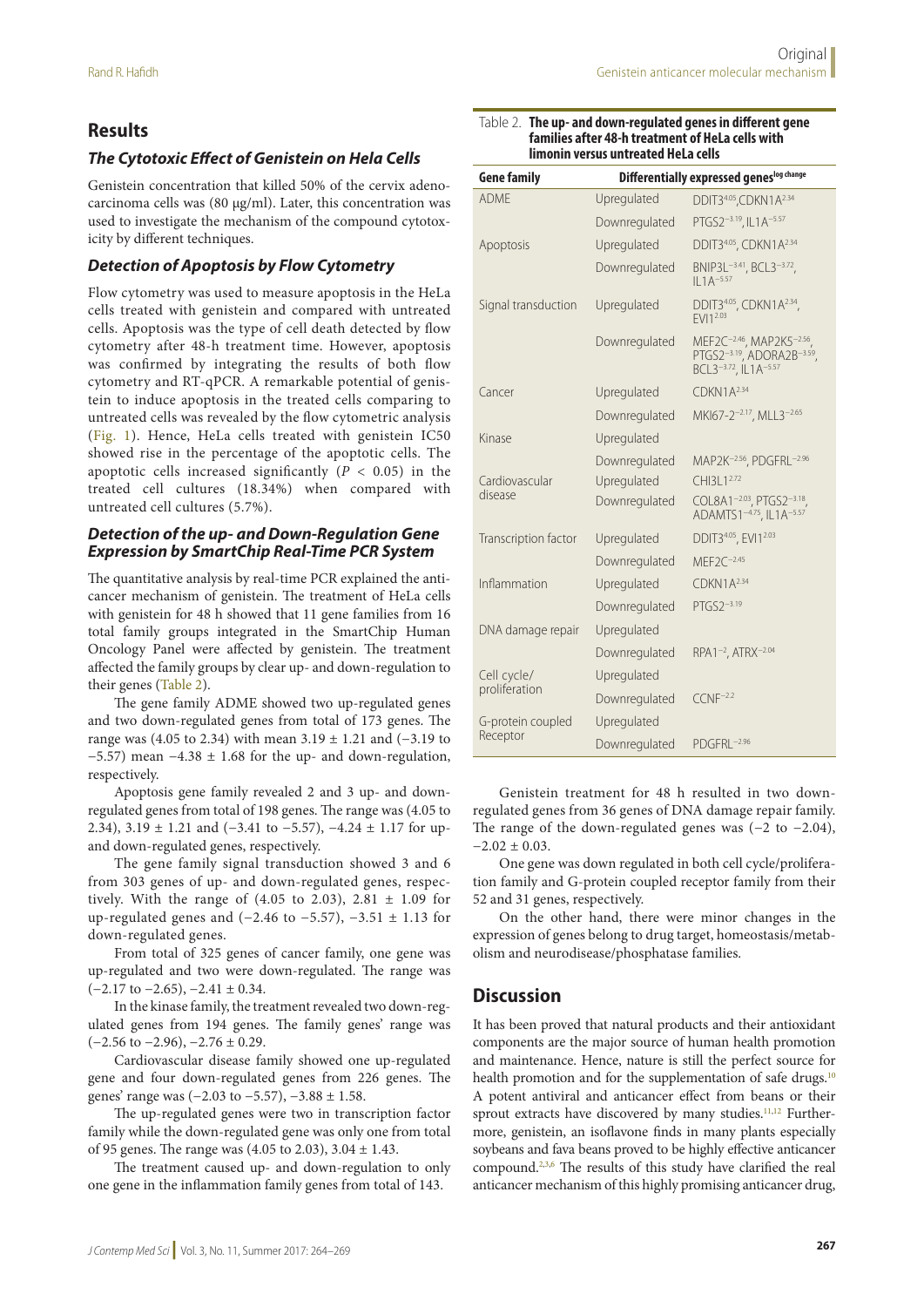genistein. Also, the massive cancer genomic data of genistein anticancer activity were searched to facilitate the development of molecularly targeted cancer therapies. The function of the up- and down-regulated genes was synchronized with the increased percentage of apoptotic cells in treated HeLa cells (5.7–18.34%), which investigated by a flow cytometry analysis.

Even though, the dramatic changes in ADME and apoptosis gene families were previously highlighted in many studies,<sup>13-15</sup> a highlight on the genistein real mechanism of action was only given in this study. The results showed up-regulation to DNA damage inducible transcript 3 gene (DDIT3) by four families: ADME, apoptosis, signal transduction, and transcription factor. This is known as a protein-coding gene and has a critical role in the induction of apoptosis and cell cycle arrest.<sup>16</sup> The study revealed number of down-regulated genes in many families like: cancer (2 genes), kinase (2 genes), and transcription factor (one genes). These results enhance other findings who found that genistein targets many pathways like caspases, B cell lymphoma 2 (Bcl-2, extracellular signal-regulated kinase 1/2 (ERK1/2), kinesin-like protein 20A (KIF20A), nuclear transcription factor kappaB (NF-kappaB), inhibitor of NF-kappaB (IkappaB), wingless and integration 1 beta-catenin (Wnt/ beta-catenin), mitogen-activated protein kinase (MAPK) and phosphoinositide 3 kinase/Akt (PI3K/Akt) that can attribute to its anticancer therapeutic effect.<sup>17,18</sup> In addition, the up-regulation to many important genes, which induce apoptosis following caspase activation was manifested in ADME, apoptosis, signal transduction, cancer and inflammation families. A gene with such function is cyclindependent kinase inhibitor 1A gene (CDKN1A).<sup>19</sup>

Similarly, the up-regulation to three genes in signal transduction family was in harmony with other previous studies.<sup>14,20</sup> Most of these up-regulated genes have a role in the stimulation of apoptosis and cell cycle arrest. The down-regulation to six genes in the signal transduction family was the highest number among all the tested families. Although, the ability of genistein to down-regulate some of signal transduction family's genes was studied,<sup>20,21</sup> a full map regarding signal transduction genes up- and down-regulation was clarified by this study.

From the down-regulated genes, which manifested after genistein treatment in DNA damage repair family were RPA1 (Replication Protein A1) and ATRX (ATRX, Chromatin Remodeler). These two protein-coding genes play an essential role in DNA replication.22,23 Moreover, only one gene was down-regulated in the cell cycle/proliferation family. It is an important regulator of cell cycle transitions, Cyclin F (CCNF), through its ability to activate and bind to cyclin-dependent protein kinases.24 Therefore, these down-regulated genes may

## **References**

- 1. Hafidh RR, Abas F, Abdulamir AS, Jahanshiri F, Abu Bakar F, Sekawi Z. a review: cancer research of natural products in Asia. Int J Canc Res. 2009;5:69–82.
- 2. Xie X, Wang SS, Wong TC, Fung MC. Genistein promotes cell death of ethanol-stressed HeLa cells through the continuation of apoptosis or secondary necrosis. Cancer Cell Int. 2013;13:63.
- 3. Pavese JM, Farmer RL, Bergan RC. Inhibition of cancer cell invasion and metastasis by genistein. Cancer Metastasis Rev. 2010;29:465–482.
- 4. Roomi MW, Cha J, Kalinovsky T, Roomi N, Niedzwiecki A, Rath M. Effect of a nutrient mixture on the localization of extracellular matrix proteins in HeLa human cervical cancer xenografts in female nude mice. Exp Ther Med. 2015;10:901–906.

suppress cancer development and could be a new therapeutic target for cancer control.

One of the important findings for this study is the downregulation to prostaglandin-endoperoxide synthase 2 gene (PTGS2). PTGS2 is a key step in the production of prostaglandin E2 (PGE2) in cancer cells, which plays important roles in modulating motility, proliferation and resistance to apoptosis.<sup>25</sup> This down-regulation was found in ADME, signal transduction, cardiovascular disease and inflammation families.

The cardiovascular disease gene family showed one up-regulated gene and four down-regulated genes. The upregulated gene was Chitinase 3-Like 1, cartilage glycoprotein-39 (CHI3L1), which plays a role in inflammatory cell apoptosis, and tissue remodeling (the capacity of cells to respond to and cope with changes in their environment).<sup>26</sup> Recently, CHI3L 1 gene found to be a good target to overcome some highly malignant diseases.<sup>27</sup> In turn, the up-regulation to such target gene highlights the importance of our study and promotes further studies to explore the anticancer molecular mechanism of such promising drugs.

A protein-coding gene; PDGFRL (platelet-derived growth factor receptor like), which is highly expressed in human cervical cancer and associated with colorectal cancer, and hepatocellular carcinoma was down regulated after treatment. This gene belongs to G protein-coupled receptor family, known by its ability to regulate the cell proliferation of various cancers.<sup>28</sup> So, it could be a good therapeutic target in controlling cancer cell proliferation.

# **Conclusions**

Genistein, the soybean isoflavone, found to be a promising anticancer agent with a cheap and inexpressive source. This study gives a complete picture about the anticancer molecular mechanism of genistein by exploring 16 gene families and can be used as a good reference for future more specific studies on each gene family.

# **Funding**

This research was conducted with the help of Universiti Putra Malaysia (UPM) to visiting scientists under grant no. U-1254-OS; UPM provided the bench work and covered research fees, while publication fees were not under financial cover.

# **Conflict of Interest**

None

- 5. McClements DJ, Xiao H. Designing food structure and composition to enhance nutraceutical bioactivity to support cancer inhibition. Semin Cancer Biol. 2017.
- 6. Dhandayuthapani S, Marimuthu P, Hormann V, Kumi-Diaka J, Rathinavelu A. Induction of apoptosis in HeLa cells via caspase activation by resveratrol and genistein. J Med Food. 2013;16:139–146.
- 7. Mohamed SIA, Jantan I, Haque MA. Naturally occurring immunomodulators with antitumor activity: an insight on their mechanisms of action. Int Immunopharmacol. 2017;50:291–304.
- 8. Tafrihi M, Nakhaei Sistani R. E-Cadherin/beta-catenin complex: a target for anticancer and antimetastasis plants/plant-derived compounds. Nutr Cancer. 2017;69:702–722.